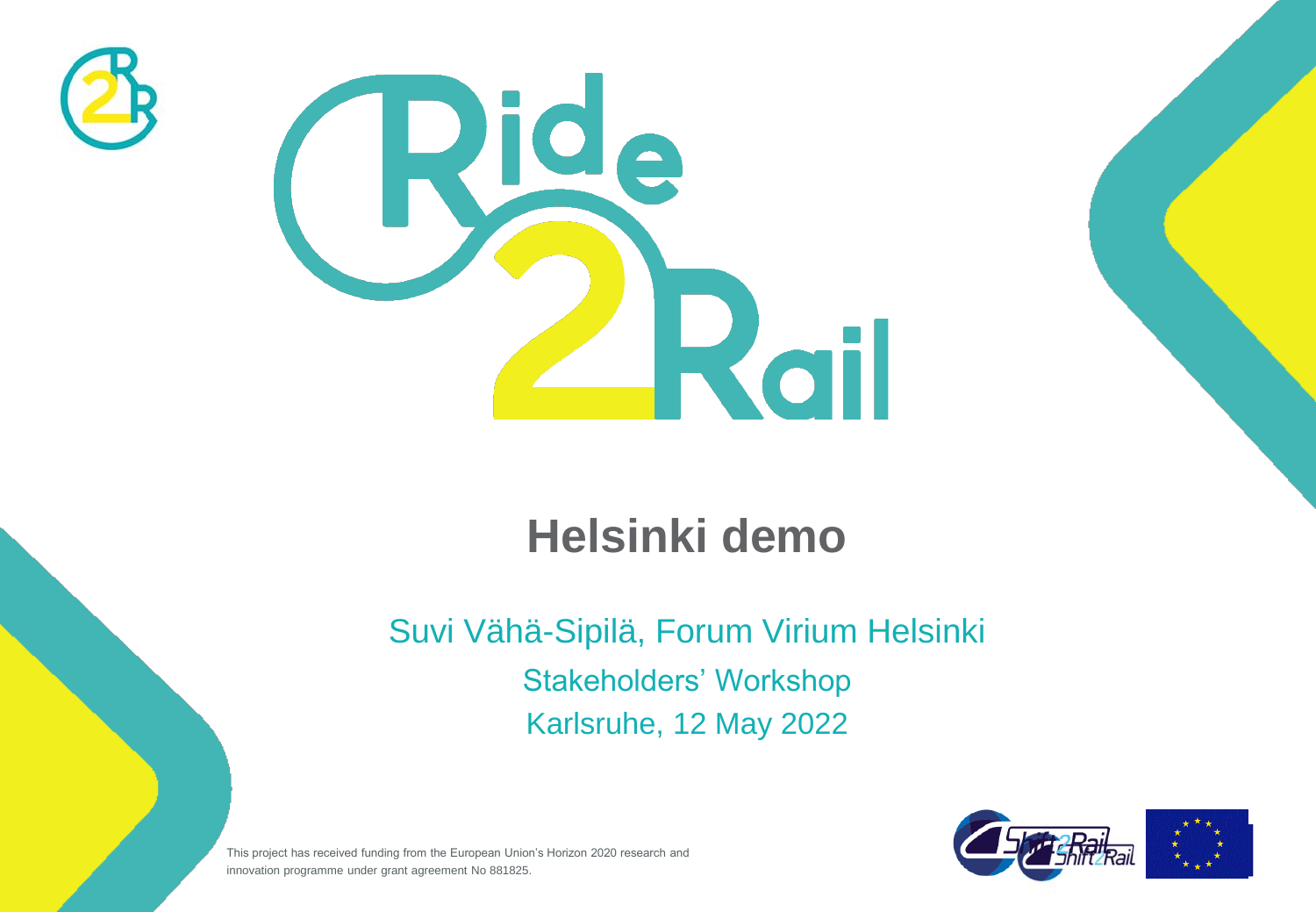## Smart Helsinki on top of the world

#1 Best digital city Bentley Institute 2020

#2 Second best Smart City in the world Smart City Index, IMD 2020

#1 Best digital twin in Smart Kalasatama London TechFest 2019

#1 Best mid-size region for foreign investments Financial Times 2019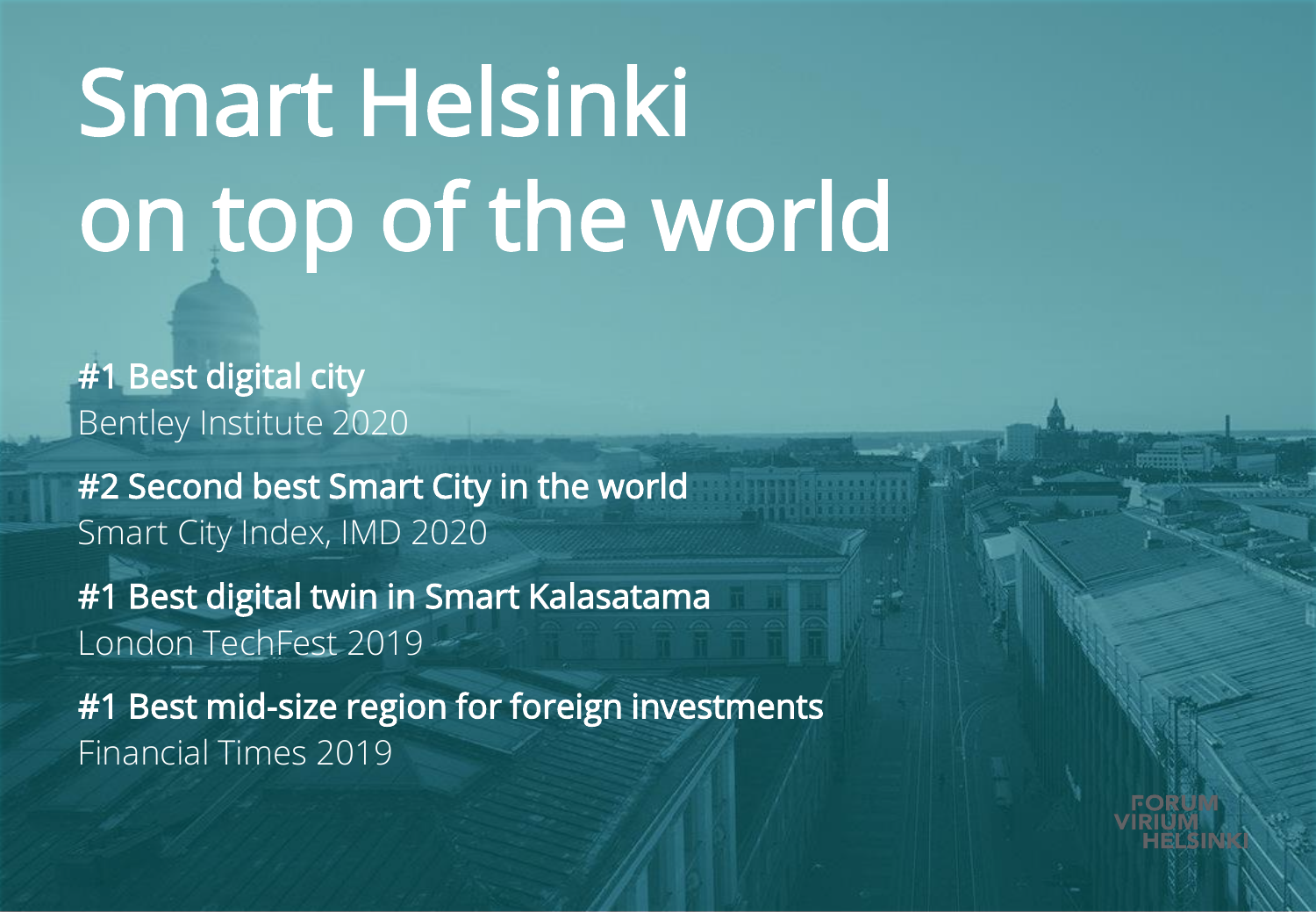## Smart mobility in Helsinki

Robobuses **–** drones **–** mobility data **–** digital twin

EORI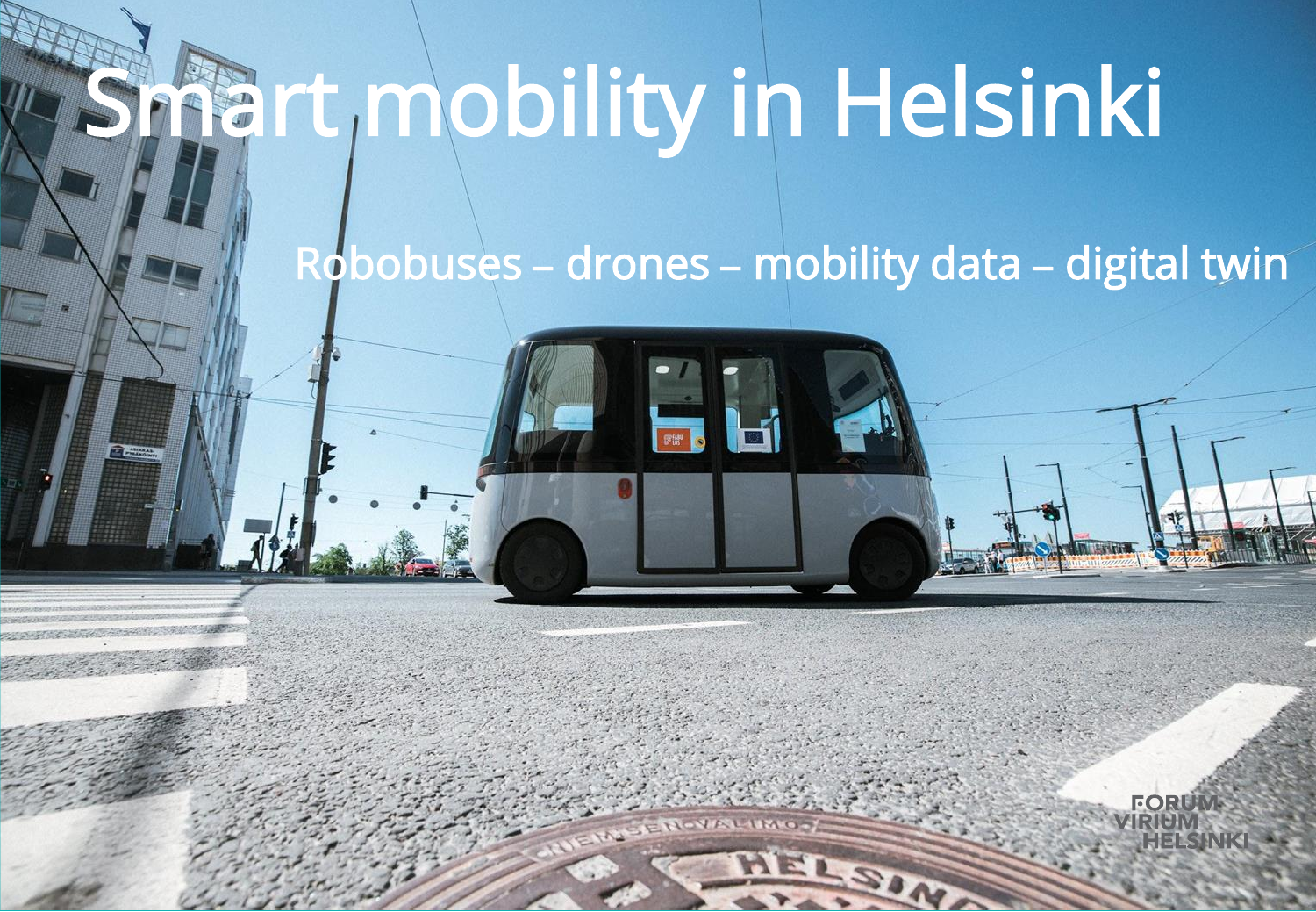

Helsinki demo consists of two parts:

1. Testing the use of an **automated shuttle bus** in more rural areas, as part of a multi-modal last-mile journey, integrated in relevant travel planning applications;

2. Testing the RIDE2RAIL functionalities, as much as possible integrated with existing mobility platforms (e.g. public transport route planner).



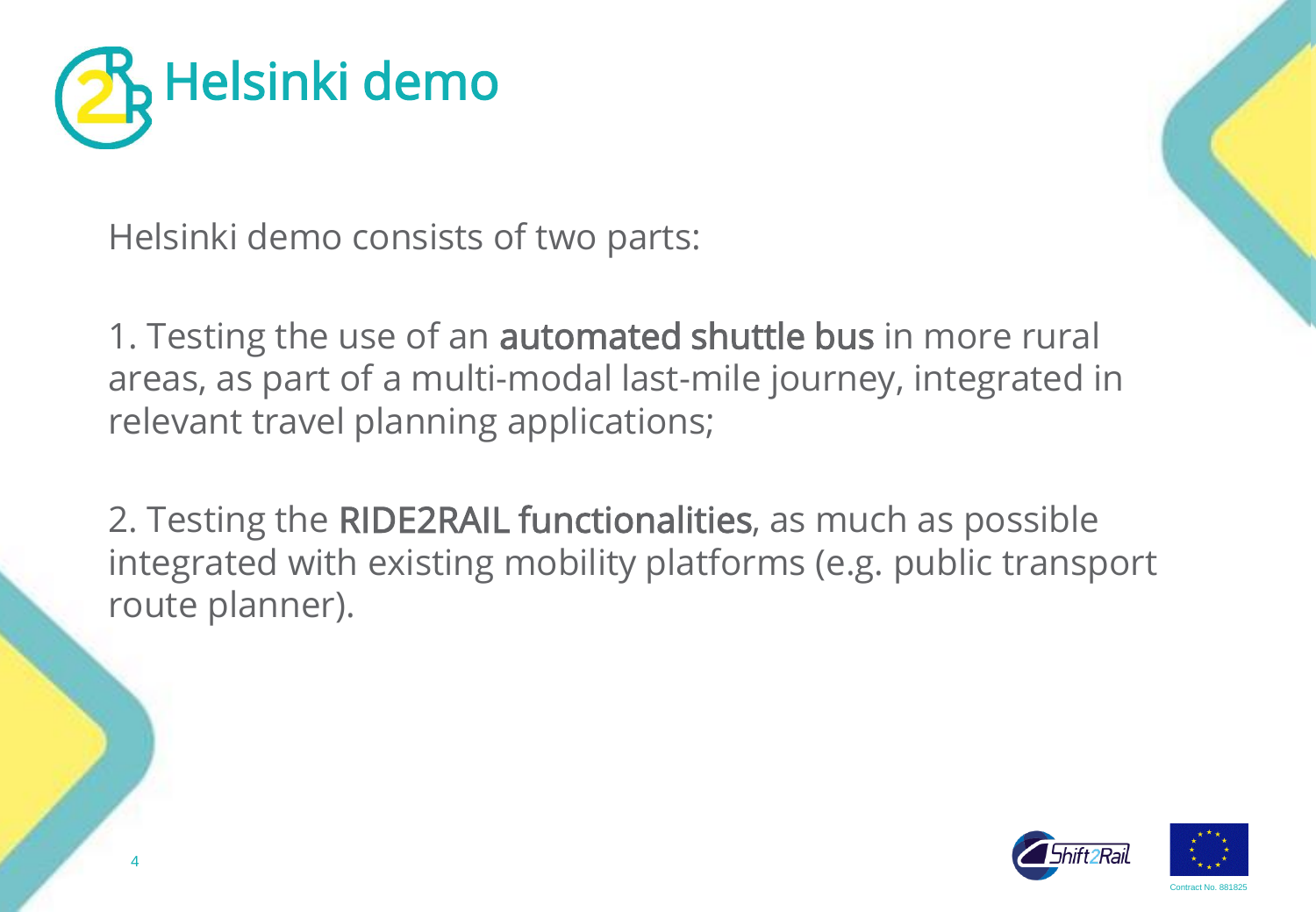